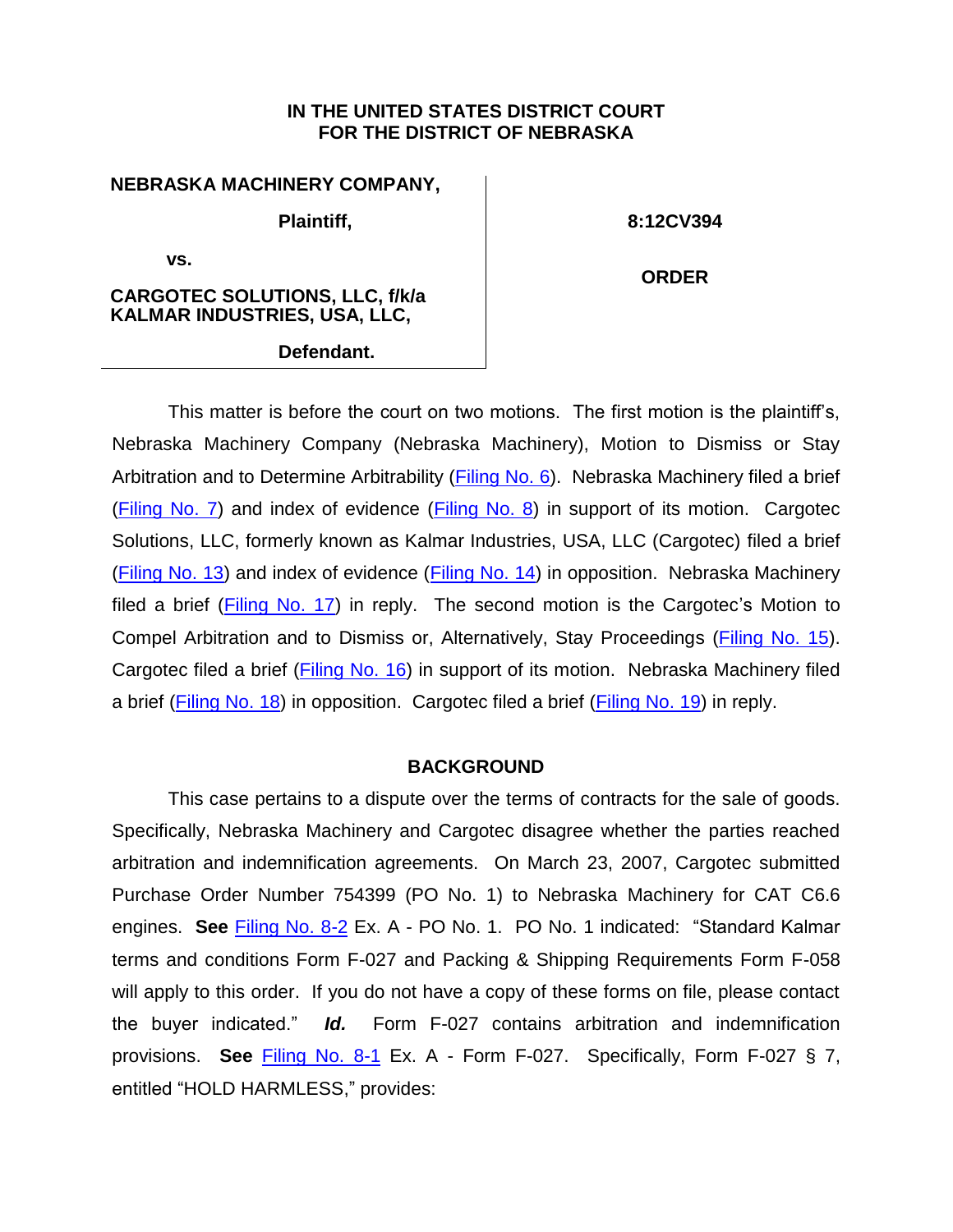Seller agrees to indemnify, save and keep harmless the Buyer from and against any and all loss, damage, cost, charges or expenses including attorney fees or claims for the same which the Buyer may suffer or sustain or be in any way subjected to on account of . . . damage to or loss from or in any way connected with the products or services which are provided by seller pursuant to this contract.

**See** [Filing No. 8-1](https://ecf.ned.uscourts.gov/doc1/11312667238) Ex. A - Form F-027. Section 14, entitled "ARBITRATION," provides:

> At Buyer's sole election, any controversy or claim arising out of or related to this Purchase Order shall be resolved by arbitration under the Federal Arbitration Act and according to the Commercial Arbitration Rules of the American Arbitration Association (AAA) . . . . Notice of demand for arbitration shall be filed in writing with the seller and AAA.

*Id.* Nebraska Machinery contends it never received Form F-027. **See** [Filing No. 7](https://ecf.ned.uscourts.gov/doc1/11312667234) - Brief p. 4; [Filing No. 8-1](https://ecf.ned.uscourts.gov/doc1/11312667238) - Watson Aff. ¶ 5; [Filing No. 8-2](https://ecf.ned.uscourts.gov/doc1/11312667239) - Krisel Aff. ¶ 3. In response to PO No. 1, on March 28, 2007, Nebraska Machinery created and sent to Cargotec a purchase order (Nebraska Machinery PO No. 1) on a separate form and an invoice for the sale of C6.6 engines. **See** [Filing No. 8-2](https://ecf.ned.uscourts.gov/doc1/11312667239) Ex. B - Nebraska Machinery PO No. 1; Ex. D - Nebraska Machinery Invoice No. 1. Nebraska Machinery PO No. 1 indicated the order was "SUBJECT TO THE TERMS AND CONDITIONS ON THE REVERSE SIDE HEREOF . . . ." **See** [Filing No. 8-2](https://ecf.ned.uscourts.gov/doc1/11312667239) Ex. B - Nebraska Machinery PO No. 1. Nebraska Machinery's terms and conditions did not include arbitration or indemnification provisions. **See** [Filing No. 8-2](https://ecf.ned.uscourts.gov/doc1/11312667239) Ex. C - Nebraska Machinery Terms and Conditions. Cargotec contends it received Nebraska Machinery Invoice No. 1 but never received Nebraska Machinery PO No. 1 or terms and conditions. **See** [Filing No. 13](https://ecf.ned.uscourts.gov/doc1/11312678768) - Response p. 4-5; [Filing No. 14-1](https://ecf.ned.uscourts.gov/doc1/11312678783) - Yohe Aff. ¶ 4.

On April 20, 2007, Cargotec submitted Purchase Order Number 754473 (PO No. 2) to Nebraska Machinery for additional CAT C6.6 engines. **See** [Filing No. 8-2](https://ecf.ned.uscourts.gov/doc1/11312667239) Ex. E - PO No. 2. PO No. 2 contained similar language and terms as PO No. 1. *Id.*; **see** [Filing](https://ecf.ned.uscourts.gov/doc1/11312667239)  [No. 8-2](https://ecf.ned.uscourts.gov/doc1/11312667239) Ex. A - PO No. 1. In response to PO No. 2, on April 25, 2007, Nebraska Machinery created and sent to Cargotec a purchase order (Nebraska Machinery PO No. 2) on a separate form and an invoice for the sale of the C6.6 engines. **See** [Filing No. 8-](https://ecf.ned.uscourts.gov/doc1/11312667239) [2](https://ecf.ned.uscourts.gov/doc1/11312667239) Ex. F - Nebraska Machinery PO No. 2; Ex. G - Nebraska Machinery Invoice No. 2.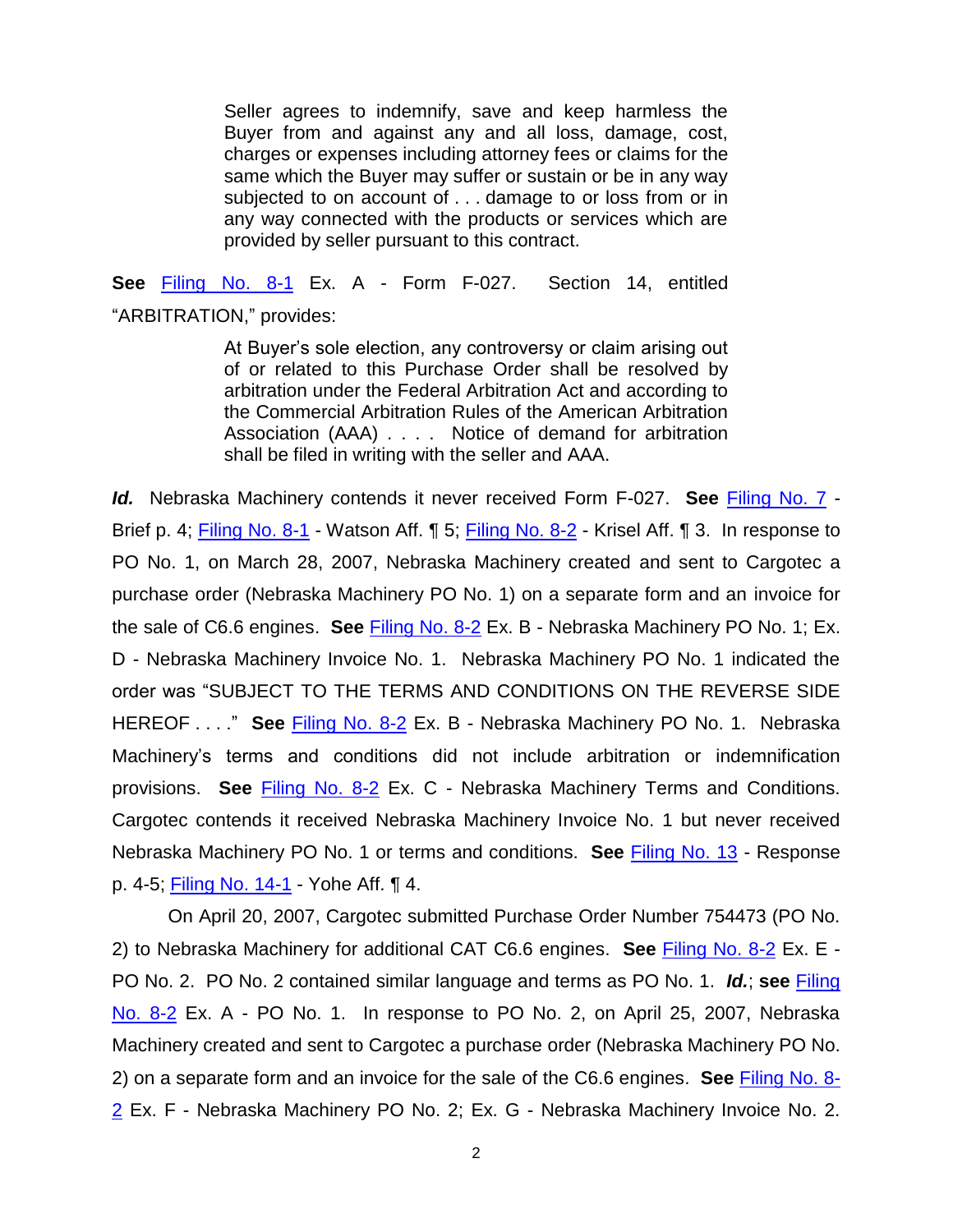Nebraska Machinery PO No. 2 contained similar terms as Nebraska Machinery PO No. 1. *Id.*; **see** [Filing No. 8-2](https://ecf.ned.uscourts.gov/doc1/11312667239) Ex. B - Nebraska Machinery PO No. 1. Nebraska Machinery and Cargotec contend they did not receive the opposing party's terms and conditions with regard to the second purchase order. **See** [Filing No. 8-2](https://ecf.ned.uscourts.gov/doc1/11312667239) - Krisel Aff. ¶ 8-9; Filing No. 14-1 - Yohe Aff. ¶ 4. Nebraska Machinery subsequently delivered the engines to Cargotec and Cargotec remitted payment. **See** [Filing No. 8-2](https://ecf.ned.uscourts.gov/doc1/11312667239) - Krisel Aff. ¶ 10.

In May and July 2007, Cargotec, through an authorized dealer, Sharron Group, Inc. (Sharron), sold six yard trucks to Containerport Group, Inc. (Containerport). **See**  [Filing No. 5](https://ecf.ned.uscourts.gov/doc1/11312667221) - Amended Complaint ¶ 7. Cargotec equipped the yard trucks with CAT C6.6 engines purchased from Nebraska Machinery. *Id.* ¶ 8-10. In early 2009, after determining the yard trucks did not perform properly, Containerport sued Sharron. *Id.* ¶ 24. On July 20, 2009, Sharron filed third party claims against Cargotec and Nebraska Machinery, among other parties. *Id.* ¶ 27. After Cargotec agreed to indemnify Sharron, Cargotec was dismissed from the Containerport action. *Id.* ¶ 31. Subsequently, on November 11, 2009, Cargotec sent a letter to Nebraska Machinery requesting Nebraska Machinery indemnify Cargotec. *Id.* ¶ 32. On January 8, 2010, Nebraska Machinery rejected Cargotec's demand for contractual indemnity. *Id.* ¶ 33. In February 2010, Sharron dismissed Nebraska Machinery from the Containerport action. *Id.* ¶ 34.

On September 29, 2012, Cargotec filed a Demand for Arbitration against Nebraska Machinery in Kansas. **See** [Filing No. 5](https://ecf.ned.uscourts.gov/doc1/11312667221) Ex. A - Demand for Arbitration. Cargotec alleged Nebraska Machinery "agreed to indemnify and hold harmless [Cargotec] for all loss or damage in connection with the [engines] provided." *Id.* Cargotec further alleged the basis for arbitration was an arbitration agreement Nebraska Machinery entered into on March 23, 2007, and April 20, 2007. *Id.*

On November 8, 2012, Nebraska Machinery filed the current action against Cargotec for declaratory relief. **See** [Filing No. 5](https://ecf.ned.uscourts.gov/doc1/11312667221) - Amended Complaint. Nebraska Machinery alleges Cargotec's demand for arbitration and indemnity is improper. *Id.* On December 7, 2012, Nebraska Machinery filed its motion seeking dismissal of Cargotec's arbitration proceeding, or at least a stay of the proceeding pending this court's decision on arbitrability. **See** [Filing No. 6](https://ecf.ned.uscourts.gov/doc1/11312667229) - Nebraska Machinery's Motion. Nebraska Machinery alleges there is no arbitration or indemnification agreement between the parties. *Id.* On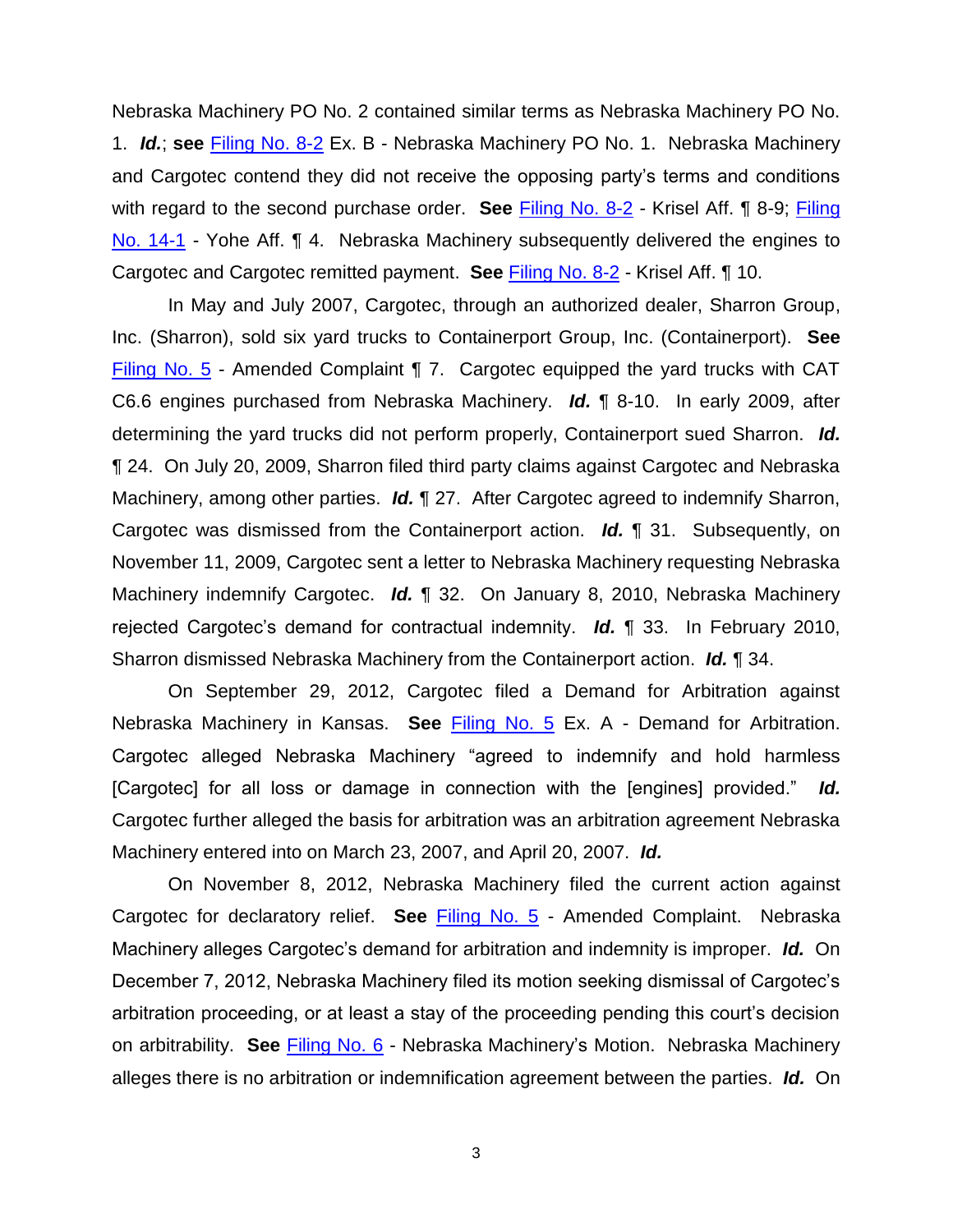December 21, 2012, Cargotec filed its motion seeking to compel arbitration pursuant to the parties' arbitration agreement. **See** [Filing No. 15](https://ecf.ned.uscourts.gov/doc1/11312678789) - Cargotec's Motion.

#### **ANALYSIS**

#### **A. Jurisdiction**

Nebraska Machinery argues the court has jurisdiction to determine whether the parties reached an arbitration agreement. **See** [Filing No. 17](https://ecf.ned.uscourts.gov/doc1/11312681796) - Reply p. 3-6. Cargotec argues the court does not have authority to dismiss a pending arbitration and determine the question of arbitrability. **See** [Filing No. 13](https://ecf.ned.uscourts.gov/doc1/11312678768) - Response p. 7. Cargotec argues the parties entered into two contracts wherein they clearly and unmistakably agreed to have an arbitrator decide the question of arbitrability. *Id***.** at 8, 12. Cargotec argues incorporation of the Commercial Rules of the American Arbitration Association (AAA Rules) constituted "a clear and unmistakable expression of the parties' intent to leave the question of arbitrability to an arbitrator." *Id.* (**citing** *Fallo v. High-Tech Inst.*, 559 F.3d 874, 878 (8th Cir. 2009)). Cargotec argues any controversy under the contracts, including arbitrability and indemnification, are within an arbitrator's jurisdiction to decide. *Id.* at 6-9.

"The Federal Arbitration Act, 9 U.S.C. § 4, states that a party aggrieved by the failure of another to arbitrate under a written agreement may petition the district court for an order compelling arbitration." *Art Etc. LLC v. Angel Gifts, Inc.*, 686 F.3d 654, 656 (8th Cir. 2012). "[A]rbitration is simply a matter of contract between the parties; it is a way to resolve those disputes-but only those disputes-that the parties have agreed to submit to arbitration." *First Options of Chicago, Inc. v. Kaplan*, 514 U.S. 938, 943 (1995). If a valid arbitration agreement exists and the dispute falls within the scope of that agreement, a dispute must be submitted to arbitration. **See** *Lyster v. Ryan's Family Steak Houses, Inc.*, 239 F.3d 943, 946 (8th Cir. 2001).

The issue of "whether the parties have a valid arbitration agreement at all" is a "gateway matter" that requires judicial resolution. *Green Tree Fin. Corp. v. Bazzle*, 539 U.S. 444, 452 (2003) (plurality opinion); **see** *Howsam v. Dean Witter Reynolds, Inc.,* 537 U.S. 79, 83 (2002) ("[W]hether the parties have agreed to submit a particular dispute to arbitration is typically an issue for judicial determination.") (internal citation omitted); **see also** *Barker v. Golf U.S.A., Inc.*, 154 F.3d 788, 791 (8th Cir. 1998)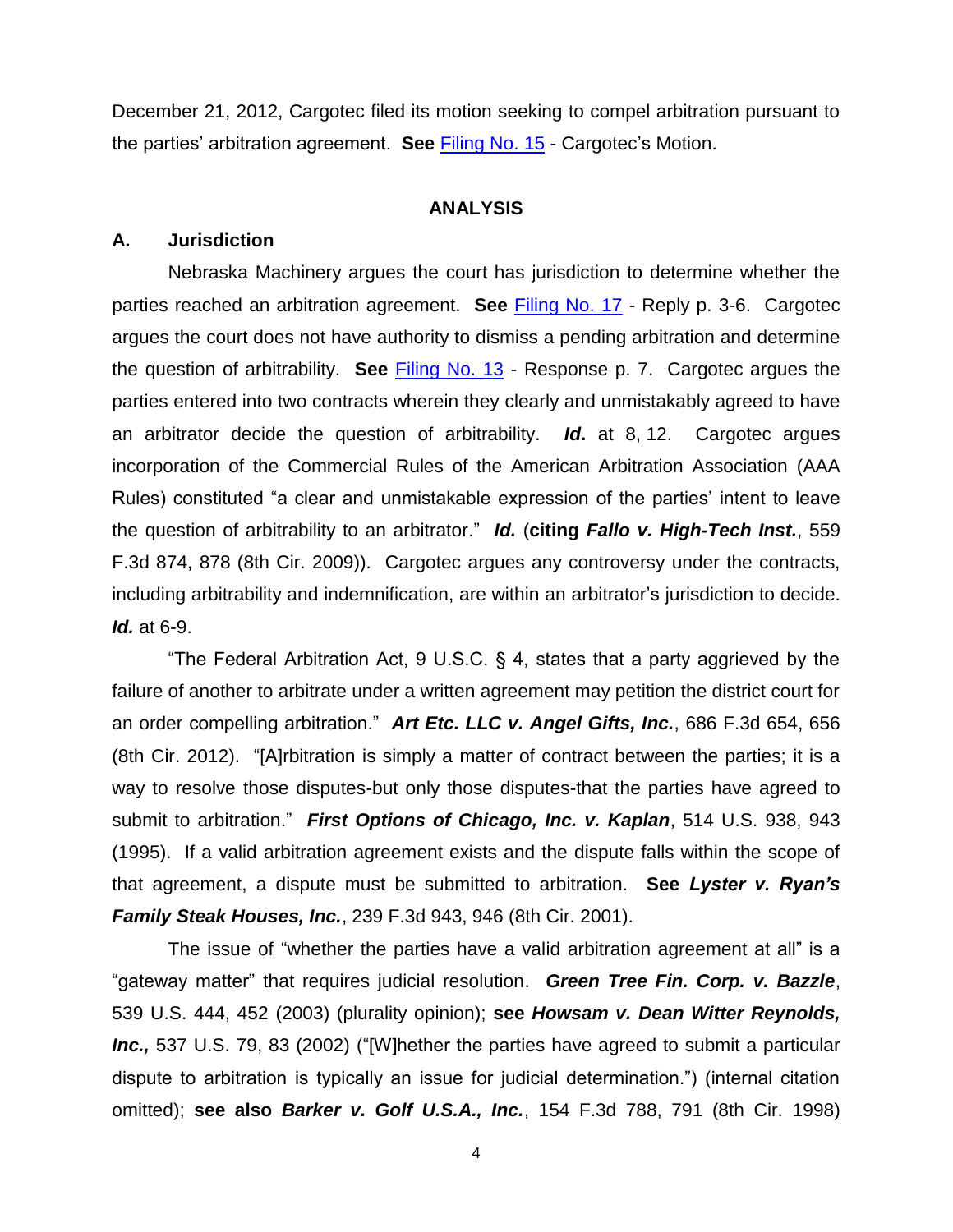(stating "a court must decide whether [an] agreement to arbitrate is valid"). The Supreme Court noted the arbitrability determination depends on whether the parties "agree[d] to submit the arbitrability question itself to arbitration." *Kaplan*, 514 U.S. at 943. "[W]hen courts decide whether a party has agreed that arbitrators should decide arbitrability: Courts should not assume that the parties agreed to arbitrate arbitrability unless there is 'clea[r] and unmistakabl[e]' evidence that they did so." *Kaplan*, 514 U.S. at 944 (alterations in original) (**citing** *AT & T Techs., Inc. v. Comm's Workers of Am.*, 475 U.S. 643, 649 (1986)). "Unless the parties clearly and unmistakably provide otherwise, the question of whether the parties agreed to arbitrate is to be decided by the court, not the arbitrator." *AT & T Techs.*, 475 U.S. at 649. An "arbitration [agreement's] provision's incorporation of the AAA Rules . . . constitutes a clear and unmistakable expression of the parties' intent to leave the question of arbitrability to an arbitrator." *Fallo*, 559 F.3d at 878.

> [G]iven the principle that a party can be forced to arbitrate only those issues it specifically has agreed to submit to arbitration, one can understand why courts might hesitate to interpret silence or ambiguity on the "who should decide arbitrability" point as giving the arbitrators that power, for doing so might too often force unwilling parties to arbitrate a matter they reasonably would have thought a judge, not an arbitrator, would decide.

#### *Kaplan*, 514 U.S. at 945.

Although Cargotec's arbitration provision incorporated the AAA Rules, this court maintains authority to determine arbitrability. In *Fallo*, which Cargotec argues supports its position the arbitrator determines arbitrability, the Eighth Circuit determined "the act of incorporating Rule 7(a) of the AAA Rules provides [clear and unmistakable] evidence of the parties' intent to leave the question of arbitrability to the arbitrator . . . because Rule 7(a) expressly gives the arbitrator the power to rule on his or her own jurisdiction." *Fallo*, 559 F.3d at 876. Nevertheless "the Eighth Circuit [in *Fallo*] impliedly found that even where the parties agree to leave the issue of arbitrability to the arbitrator, a federal court retains the authority to determine the issue of validity in the first instance." *Hill v. Antioch Co.*, 8:09CV275, 2009 WL 3838251 (D. Neb. Nov. 17, 2009) (**citing** *Fallo*, 559 F.3d at 878-79). If Nebraska Machinery did not agree to Cargotec's terms and conditions, it follows that Nebraska Machinery did not agree to arbitration and this court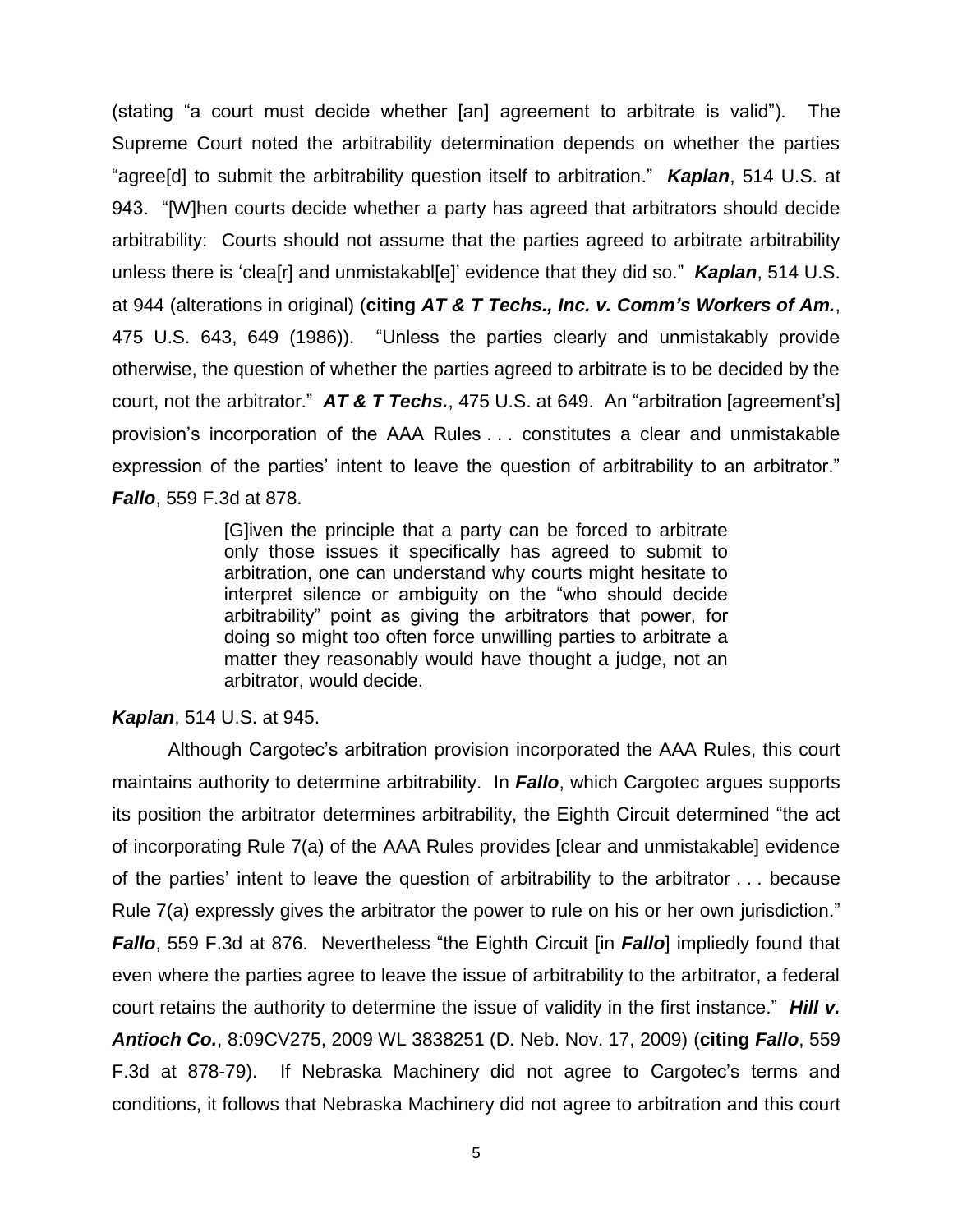cannot force arbitration. **See** *Litton Fin. Printing Div., a Div. of Litton Bus. Sys., Inc. v. N.L.R.B.*, 501 U.S. 190, 208 (1991) ("[A] party cannot be forced to arbitrate the arbitrability question."). Absent Nebraska Machinery's clear and unmistakable intention to submit the question of arbitrability to an arbitrator, this court retains jurisdiction to determine whether the parties entered into an arbitration agreement. While citing the AAA Rules may be clear and unmistakable evidence that Cargotec intended for an arbitrator to determine arbitrability, Nebraska Machinery did not clearly and unmistakably agree to have an arbitrator decide the question of arbitrability because Nebraska Machinery did not agree to Cargotec's terms and conditions.

#### **B. Terms of the Contract**

Nebraska Machinery argues there was no agreement to arbitrate or indemnify for two reasons: 1) Cargotec's terms and conditions, which included the disputed provisions, were never received and 2) Nebraska Machinery did not accept Cargotec's offers and proposed counter-offers. **See** [Filing No. 7](https://ecf.ned.uscourts.gov/doc1/11312667234) - Brief p. 9, 13-15; [Filing No. 17](https://ecf.ned.uscourts.gov/doc1/11312681796) - Reply p. 8. Nebraska Machinery argues its counter-offers did not include arbitration or indemnification provisions, therefore, it did not agree to arbitration and indemnification. *Id.* at 13-14.

Cargotec argues, assuming this court has jurisdiction to determine arbitrability, which Cargotec contests, the parties entered into an arbitration agreement. **See** [Filing](https://ecf.ned.uscourts.gov/doc1/11312678768)  [No. 13](https://ecf.ned.uscourts.gov/doc1/11312678768) - Response p. 9. Cargotec argues the purchase orders incorporated by reference Cargotec's terms and conditions which included an arbitration provision. *Id.* Cargotec argues Nebraska Machinery received and agreed to Cargotec's terms and conditions and is therefore bound by their agreement to arbitrate disputes. *Id.* at 10. Additionally, Cargotec argues Nebraska Machinery's recreated purchase orders do not constitute valid counter-offers because Cargotec never received the recreated purchase orders. *Id.* at 13-14.

"The Federal Arbitration Act create[s] a body of federal substantive law of arbitrability, applicable to any arbitration agreement within the coverage of the Act." *Donaldson Co., Inc. v. Burroughs Diesel, Inc.*, 581 F.3d 726, 731 (8th Cir. 2009) (internal citation omitted). However "[w]hen deciding whether the parties agreed to arbitrate a certain matter . . . courts generally . . . should apply ordinary state-law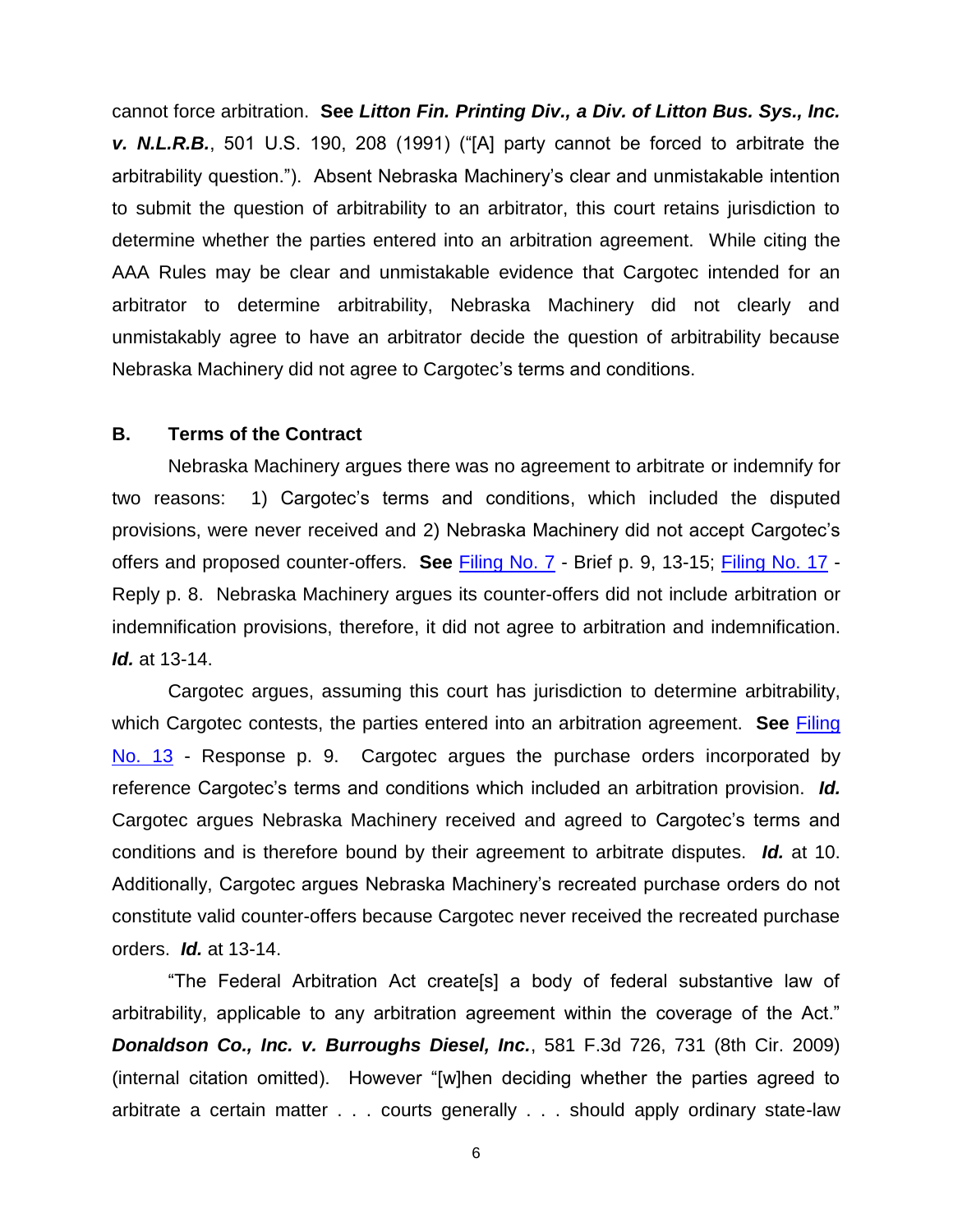principles that govern the formation of contracts." *Hudson v. ConAgra Poultry Co.*, 484 F.3d 496, 500 (8th Cir. 2007) (**citing** *Kaplan*, 514 U.S. at 944). "Thus, state contract law governs the threshold question of whether an enforceable arbitration agreement exists between litigants; if an enforceable agreement exists, the federal substantive law of arbitrability governs whether the litigants' dispute falls within the scope of the arbitration agreement." *Donaldson Co.*, 581 F.3d at 731.

The parties agree there is no discernible difference between Nebraska and Kansas contract law. **See** [Filing No. 7](https://ecf.ned.uscourts.gov/doc1/11312667234) - Brief p. 8; [Filing No. 13](https://ecf.ned.uscourts.gov/doc1/11312678768) - Response p. 10. Therefore this court does not need to engage in a choice of law analysis. **See** *N & D Fashions, Inc. v. DHJ Indus., Inc.,* 548 F.2d 722, 724 (8th Cir. 1976) (noting it is unnecessary to resolve a choice-of-law issue where the states involved adopted the Uniform Commercial Code (U.C.C.) without substantive modification); **see** Neb. Rev. Stat. U.C.C. §§ 1-101, *et seq.*, Kan. Stat. Ann. §§ 84-1-101, *et seq*.

"To create a contract, there must be both an offer and an acceptance; there must also be a meeting of the minds or a binding mutual understanding between the parties to the contract." *Gerhold Concrete Co., Inc. v. St. Paul Fire & Marine Ins. Co.*, 695 N.W.2d 665, 672 (Neb. 2005); **see** *Wachter Mgmt. Co. v. Dexter & Chaney, Inc.*, 144 P.3d 747, 751 (Kan. 2006). "A fundamental and indispensable basis of any enforceable agreement is that there be a meeting of the minds of the parties as to the essential terms and conditions of the proposed contract." *Peters v. Halligan*, 152 N.W.2d 103, 106 (Neb. 1967); **see** *Dougan v. Rossville Drainage Dist.*, 15 P.3d 338, 352 (Kan. 2000).

The U.C.C., which Kansas and Nebraska adopted, controls whether the parties formed a contract. Section 2-207 provides:

> (1) A definite and seasonable expression of acceptance or a written confirmation which is sent within a reasonable time operates as an acceptance even though it states terms additional to or different from those offered or agreed upon, unless acceptance is expressly made conditional on assent to the additional or different terms.

> (2) The additional terms are to be construed as proposals for addition to the contract. Between merchants such terms become part of the contract unless:

> > (a) the offer expressly limits acceptance to the terms of the offer;

(b) they materially alter it; or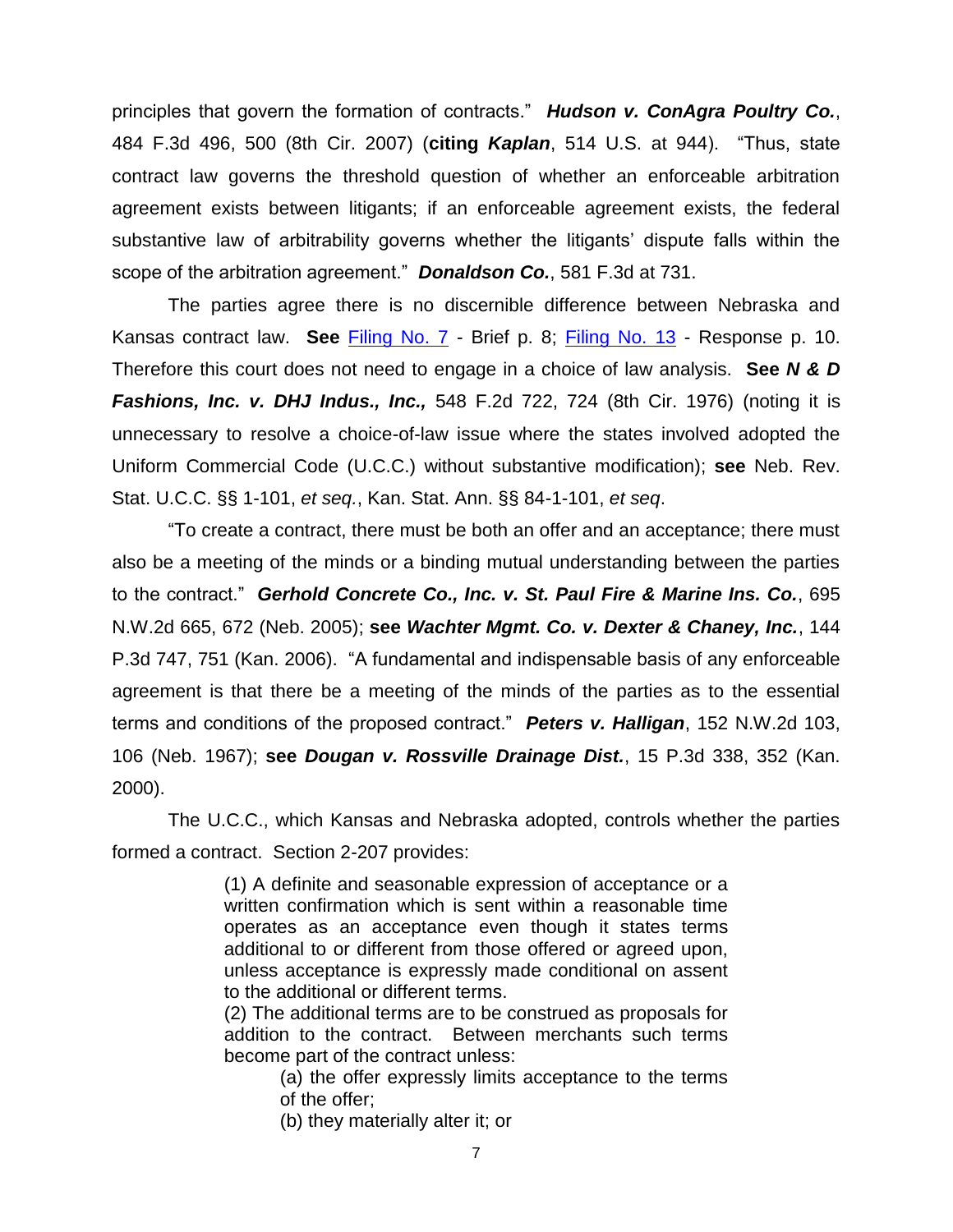(c) notification of objection to them has already been given or is given within a reasonable time after notice of them is received.

(3) Conduct by both parties which recognizes the existence of a contract is sufficient to establish a contract for sale although the writings of the parties do not otherwise establish a contract. In such case the terms of the particular contract consist of those terms on which the writings of the parties agree, together with any supplementary terms incorporated under any other provisions of this act.

Neb. Rev. Stat. U.C.C § 2-207; Kan. Stat. Ann. § 84-2-207.

[W]hen no contract is recognized under Subsection 2-207(1) . . . the entire transaction aborts at this point. If, however, the subsequent conduct of the parties - particularly, performance by both parties under what they apparently believe to be a contract - recognizes the existence of a contract, under Subsection 2-207(3) such conduct by both parties is sufficient to establish a contract, notwithstanding the fact that no contract would have been recognized on the basis of their writings alone.

*PCS Nitrogen Fertilizer, L.P. v. Christy Refractories, L.L.C.*, 225 F.3d 974, 980 (8th Cir. 2000); **see also** Neb. Rev. Stat. U.C.C. § 2-207 cmt. 7; Kan. Stat. Ann. § 84-2-207 cmt. 7.

If this court accepts as true Cargotec's and Nebraska Machinery's allegations regarding document exchange, without discrediting either party, there are two possible scenarios. In the first scenario, the parties did not receive each other's terms and conditions. Under the first scenario, the only documents sent and received were Cargotec's PO No. 1 and 2 and Nebraska Machinery Invoice No. 1 and 2. In the second scenario, the parties received all documents, including both parties' terms and conditions.

## **1. First Scenario**

Under the first scenario, Nebraska Machinery received Cargotec's purchase orders and Cargotec received Nebraska Machinery's invoices. Neither party received any terms and conditions.

Cargotec's purchase orders constituted offers under U.C.C. § 2-206. **See** Neb. Rev. Stat. U.C.C. § 2-206; Kan. Stat. Ann. § 84-2-206. Cargotec's purchase orders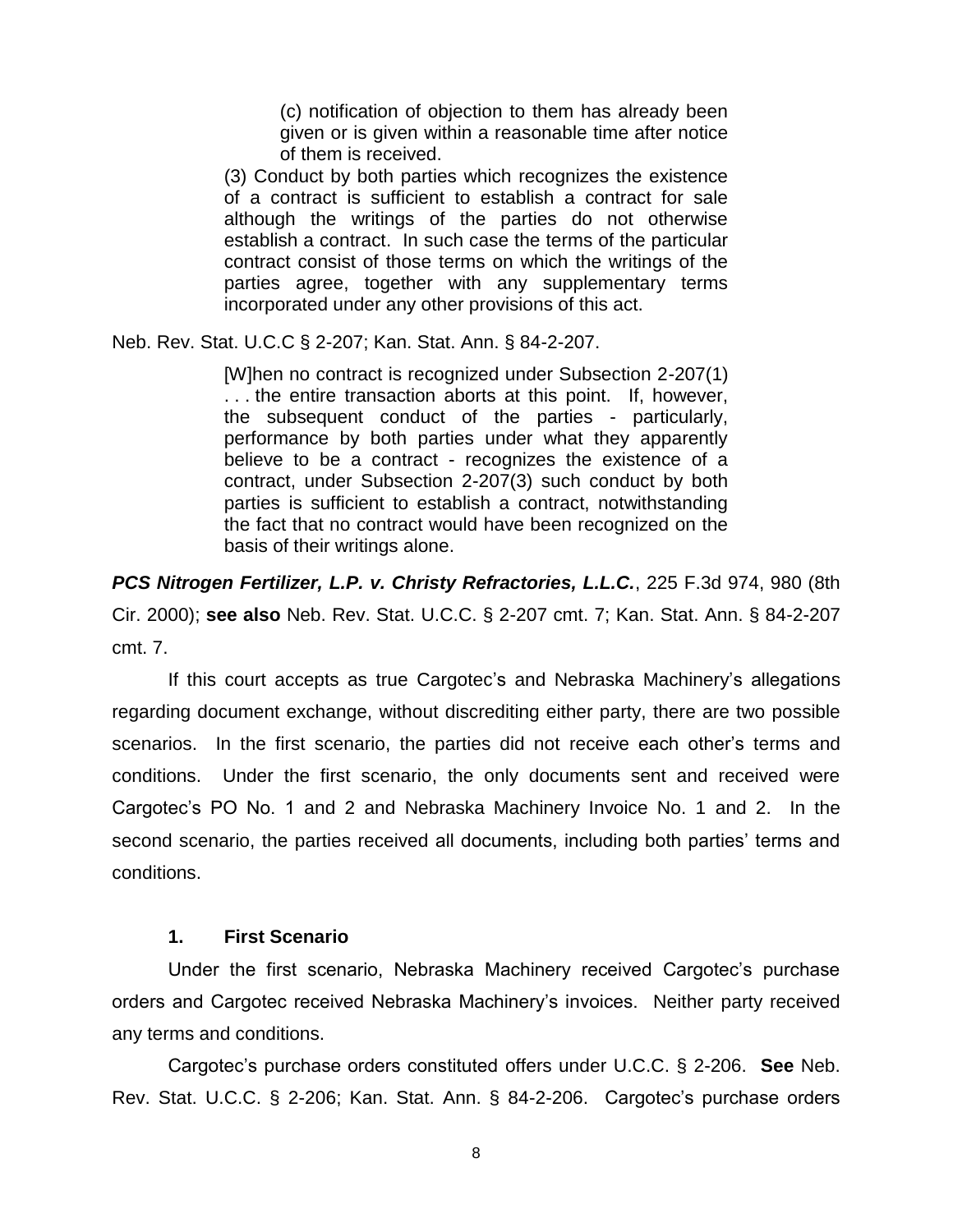included the following language: "Standard [Cargotec] terms and conditions Form F-027 . . . apply to this order. If you do not have a copy of [this form] on file, please contact the buyer indicated." **See** [Filing No. 8-2](https://ecf.ned.uscourts.gov/doc1/11312667239) Exs. A and E - Purchase Orders No. 1 and 2. Form F-027 included the disputed arbitration provision. The purchase orders properly incorporated Cargotec's terms and conditions. **See** *Drain v. Bd. of Educ. of Frontier County Sch. Dist. No. 46*, 508 N.W.2d 255, 260 (Neb. 1993) (recognizing terms and conditions incorporated by reference in a contract are a valid part of a contract); *Sw. Nat. Bank v. Simpson & Son, Inc.*, 799 P.2d 512, 517 (Kan. App. 1990) (same). Even if the document incorporated by reference is not attached to an offer or present during acceptance, the document is part of a contract. **See** *Sw. Nat. Bank*, 799 P.2d at 517-19. Therefore, if Nebraska Machinery accepted Cargotec's offers, the referenced terms and conditions would be part of the contract.

Nebraska Machinery's invoices constituted acceptances of Cargotec's purchase orders. **See** Neb. Rev. Stat. U.C.C. § 2-207; Kan. Stat. Ann. § 84-2-207; **see also** *Transamerica Oil Corp. v. Lynes, Inc.*, 723 F.2d 758, 765 (10th Cir. 1983) (stating an invoice could constitute an acceptance of an offer). Nebraska Machinery's invoices did not include additional or different terms. There is no indication on the invoices that Nebraska Machinery either accepted or rejected Cargotec's terms and conditions. However, assuming the parties only exchanged the purchase orders and invoices, with Cargotec's terms and conditions being properly incorporated by reference, the parties formed two contracts. These contracts included arbitration and indemnification provisions. Therefore, under this scenario, any dispute under the contract would be decided in arbitration.

#### **2. Second Scenario**

Under the second scenario, the parties are assumed to have received all documents sent. This includes Cargotec's PO Nos. 1 and 2, Form F-027, Nebraska Machinery's PO Nos. 1 and 2, Nebraska Machinery's terms and conditions, and Nebraska Machinery's Invoice Nos. 1 and 2.

Cargotec's purchase orders constituted offers. Within such offers, Cargotec incorporated by reference Form F-027, which included the disputed arbitration and indemnification provisions. **See** [Filing No. 8-1](https://ecf.ned.uscourts.gov/doc1/11312667238) Ex. A - Form F-027. In response,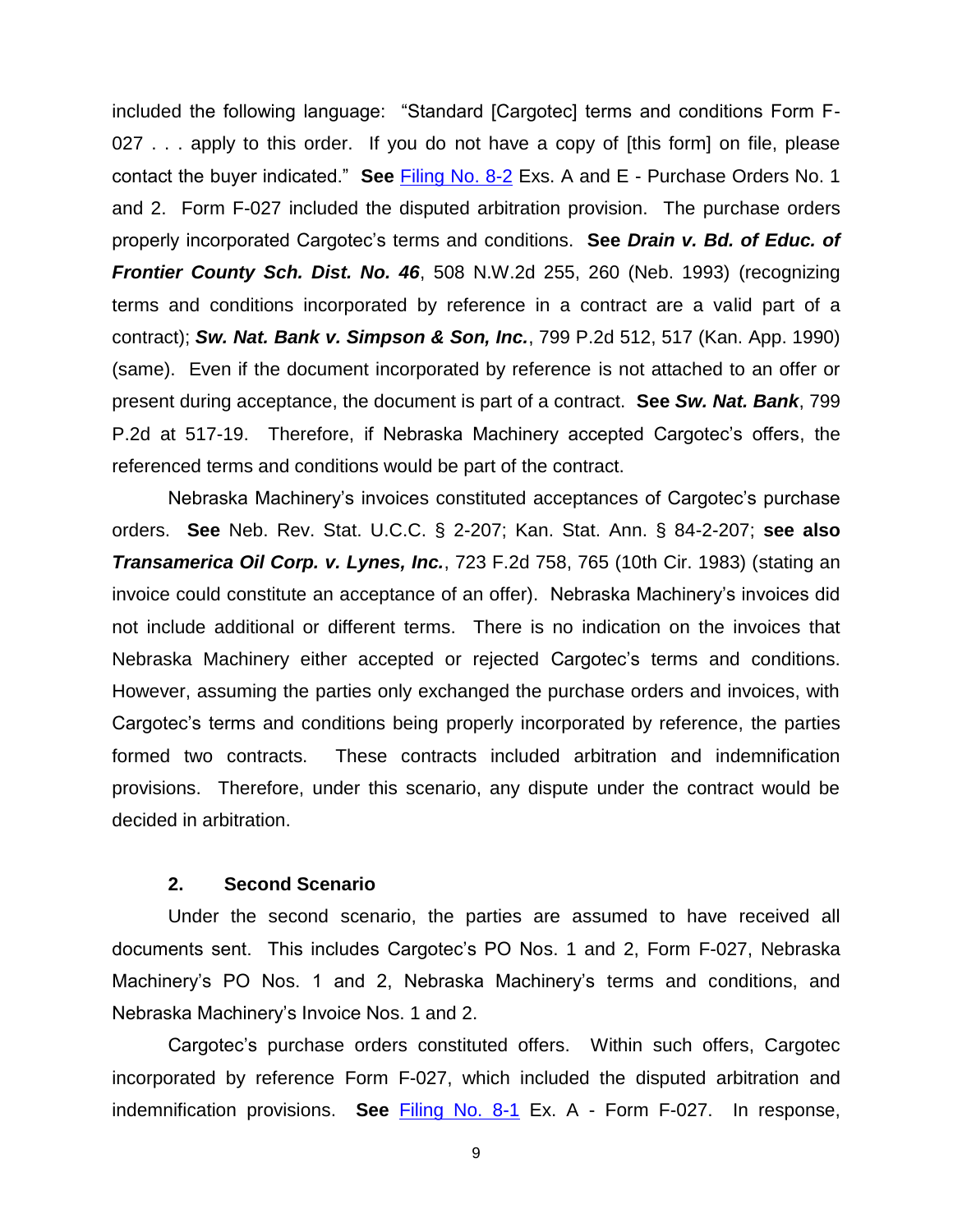Nebraska Machinery sent recreated purchase orders and invoices. **See** [Filing No. 8-2](https://ecf.ned.uscourts.gov/doc1/11312667239) Exs. B and F - Nebraska Machinery's PO Nos. 1 and 2; Exs. D and G - Nebraska Machinery Invoices Nos. 1 and 2. Nebraska Machinery's recreated purchase orders included terms and conditions that did not include arbitration or indemnification provisions provision. **See** [Filing No. 8-2](https://ecf.ned.uscourts.gov/doc1/11312667239) Ex. C - Nebraska Machinery's Terms and Conditions.

Although Cargotec incorporated by reference its terms and conditions and Nebraska Machinery is presumed to have received the terms and conditions under this scenario, Nebraska Machinery nevertheless rejected Cargotec's offers. Nebraska Machinery's recreated purchase orders operated as counter-offers. Nebraska Machinery chose not to sign Cargotec's purchase orders and accept Cargotec's terms and conditions. Instead, Nebraska Machinery recreated the purchase orders and conditioned its counter-offers on Nebraska Machinery's terms and conditions. Importantly, Nebraska Machinery did not include arbitration or indemnification provisions evidencing an intent not to agree to arbitration and indemnification. By including different terms and conditions, Nebraska Machinery expressly rejected Cargotec's terms and conditions and showed an intent to be bound only by its own terms and conditions. If Nebraska Machinery's counter-offers were accepted, there is no arbitration or indemnification agreement between the parties.

After Nebraska Machinery sent the counter-offers, Cargotec was in the position to accept Nebraska Machinery's counter-offers. Cargotec did not accept Nebraska Machinery's counter-offers in writing. Therefore, the parties merely exchanged offers. Accordingly, the parties' writings did not create a contract.

However, to the extent the parties' actions may nevertheless have created a contract, such factual circumstances may be taken into consideration under U.C.C. § 2- 207(3). **See** Neb. Rev. Stat. U.C.C. § 2-207(3); Kan. Stat. Ann. § 84-2-207(3). The parties behaved in a manner recognizing the existence of a contract. **See** Neb. Rev. Stat. U.C.C. § 2-204 ("A contract for sale of goods may be made in any manner sufficient to show agreement, including conduct by both parties which recognizes the existence of such a contract."), Kan. Stat. Ann. § 84-2-204 (same). Nebraska Machinery delivered the engines and Cargotec accepted, paid for, and used the engines. Under the second scenario, the parties' behavior formed a contract. **See** *PCS*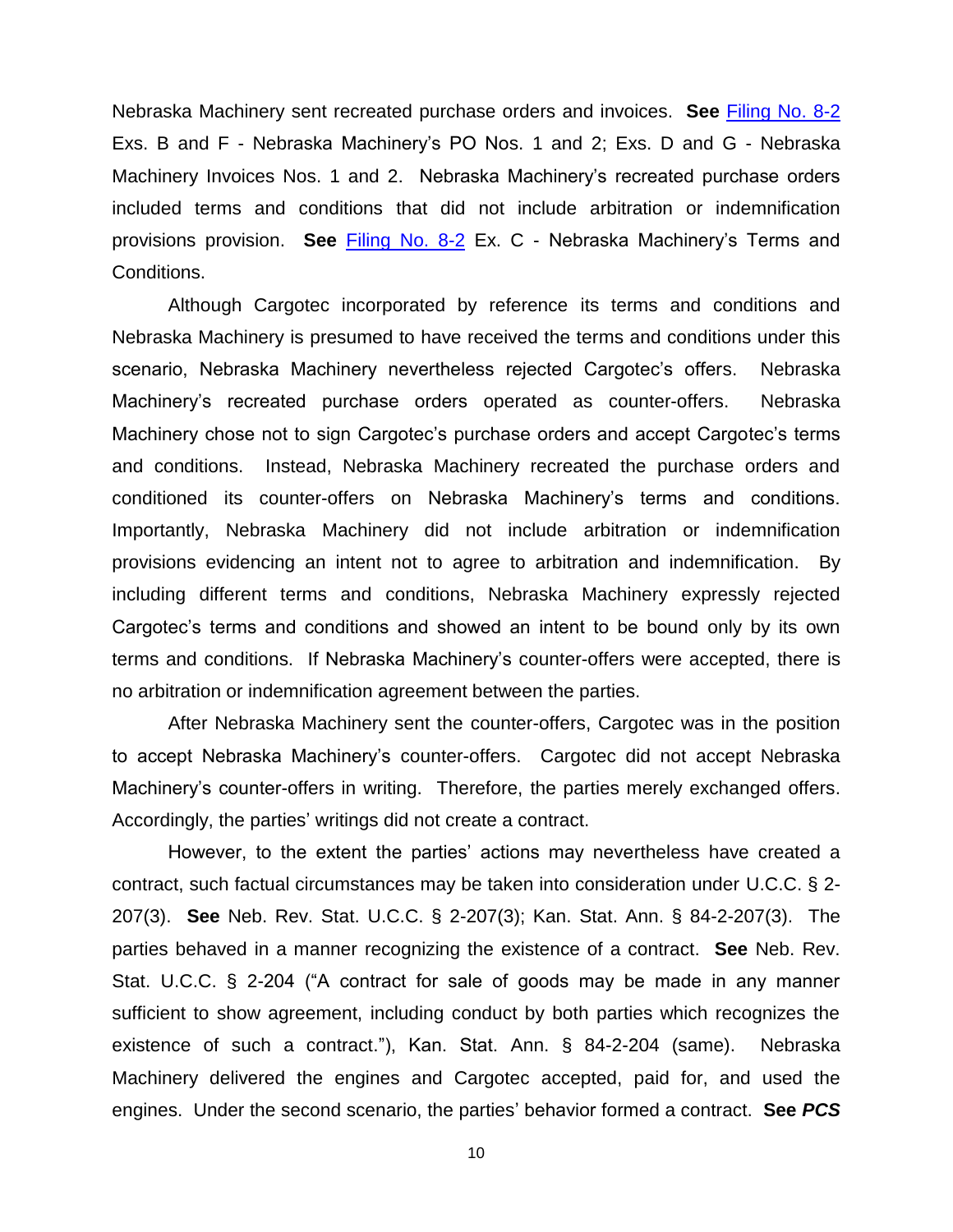*Nitrogen Fertilizer, L.P. v. Christy Refractories, L.L.C.*, 225 F.3d 974, 981 (8th Cir. 2000) ("The parties clearly behaved in a manner that recognized the existence of a contract, as demonstrated by . . . delivery of the goods and . . . acceptance of, payment for, and attempted use of the goods."). In such a case, the "contract consist[s] of those terms on which the writings of the parties agree." **See** Neb. Rev. Stat. U.C.C. § 2- 207(3) cmt. 7; Kan. Stat. Ann. § 84-2-207(3) cmt. 7. Under U.C.C. § 2-207(3), the contract incorporates terms on which the parties agree, which necessarily excludes the disputed arbitration and indemnification provisions in Cargotec's terms and conditions. As the parties did not agree to arbitration and indemnification, the contract does not include those provisions. Therefore, Nebraska Machinery is not required to submit to arbitration.

The court finds the second scenario represents the most plausible explanation of the parties' interaction. The court is not persuaded by the arguments that although each party sent all documents, each party received limited documents in return. Although there is no evidence the parties received all the documents, there is also no evidence disputing the parties' assertions that all documents were sent. If Cargotec sent Form F-027 with the purchase orders, there is a presumption Nebraska Machinery received those documents. Similarly, if Nebraska Machinery sent the invoices with counter-offers and terms and conditions, there is a presumption Cargotec received those documents. **See** *Sherrod v. State Dep't of Corr. Servs*, 557 N.W.2d 634, 639 (Neb. 1997) ("A letter properly addressed, stamped, and mailed raises a presumption that the letter reached the addressee in the usual course of the mails."); **accord** *Evenson Trucking Co. v. Aranda*, 127 P.3d 292, 304 (Kan. 2006) (recognizing the law presumes delivery of a properly addressed piece of mail). Therefore, the court assumes the parties received all documents sent and under that scenario, as previously explained, the parties did not agree to arbitration.

#### **IT IS ORDERED that:**

1. Nebraska Machinery's Motion to Dismiss or Stay Arbitration and to Determine Arbitrability [\(Filing No. 6\)](https://ecf.ned.uscourts.gov/doc1/11312667229) is granted.

2. Cargotec's Motion to Compel Arbitration and to Dismiss or, Alternatively, Stay Proceedings [\(Filing No. 15\)](https://ecf.ned.uscourts.gov/doc1/11312678789) is denied.